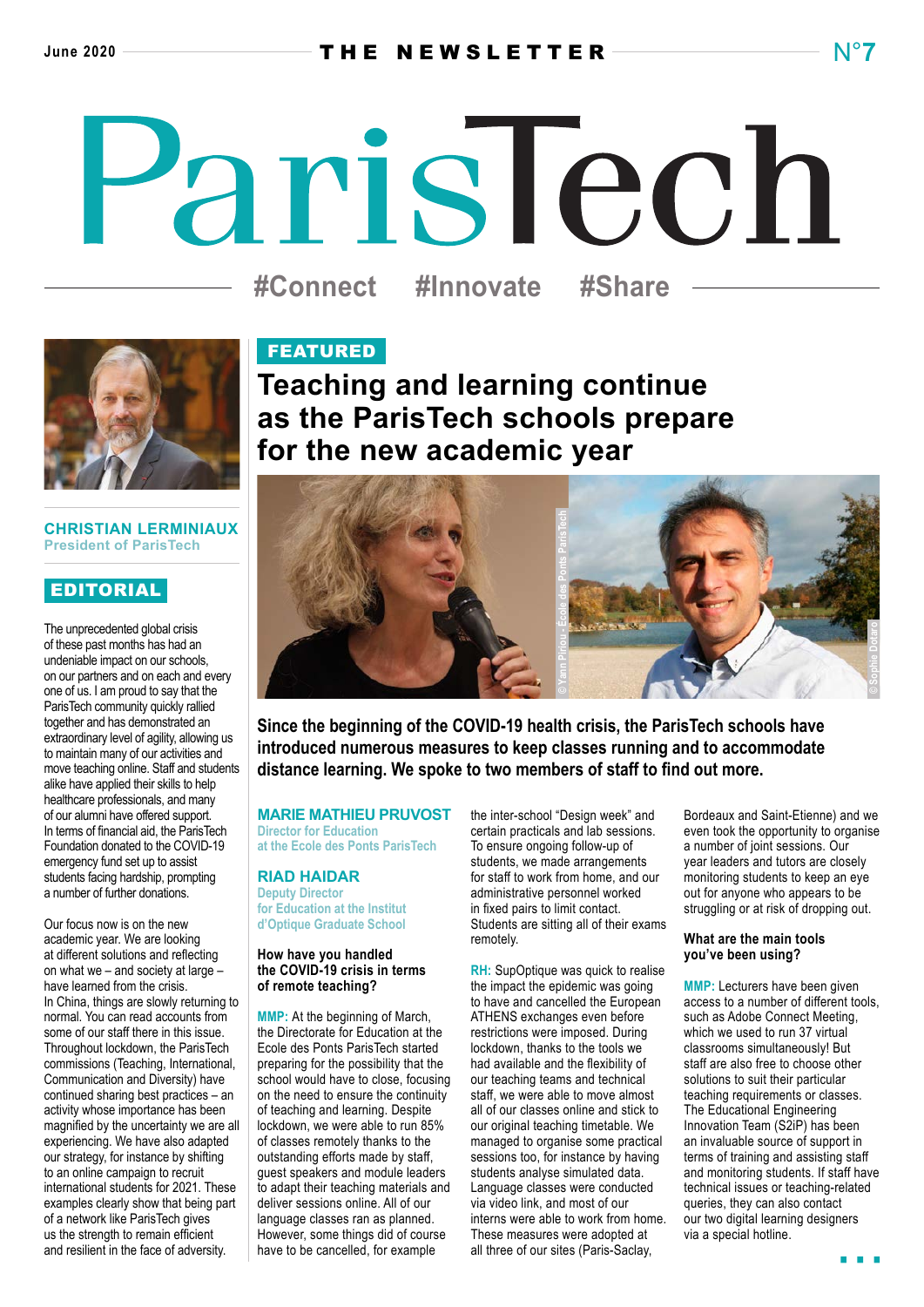**RH:** We've been using the eCampus platform that was developed at the Université Paris-Saclay. Thanks to a rapid response from our technical teams and the flexibility of our teaching staff, students have been attending lectures online, via video link. Some lecturers choose to pre-record videos or PowerPoint presentations with audio comments which they then follow up with live Q&A sessions – from an educational point of view, creating these kinds of opportunities for staff-student interaction is one of our priorities.

# **What should students expect when the new term starts?**

**MMP:** Given the ongoing need for social distancing, we're planning to run remote sessions alongside on-site classes and set up a rotating attendance system to limit the number of students on campus at any one time. We're also aiming to increase the quality of the teaching we provide online. International students who are due to undertake an exchange in the 1<sup>st</sup> semester

will be able to postpone it to the 2<sup>nd</sup> semester. Those on double degree programmes will be able to take all or part of their 1<sup>st</sup> semester classes remotely, and specific support will be provided as the situation evolves.

**RH:** The new term is still due to start in September as planned. International students joining us usually take French language classes at EPF/ESTP in Sceaux. Given the circumstances, the courses will run remotely for the time being, but this may change as restrictions are lifted (opening of borders, availability of visas, etc.) The biggest challenge we face is undoubtedly what to do about practical classes. Experimentation is one of the cornerstones of our academic programmes but is obviously very difficult to do online – although COVID-19 has forced us to make rapid progress in this area!

# **What has the crisis taught you?**

**MMP:** The thing that stands out for me is how quickly everyone rallied together in the face of such an unprecedented and worrying situation. As Frédérique Vidal (the French Minister of Higher Education, Research and Innovation) commented, the agility demonstrated by higher education institutions has been truly remarkable. We've seen a huge response from our alumni community too, with many former students offering to support students facing financial difficulties or assist those looking for internships. I also think the new methods we've implemented for remote teaching and meetings will prove to be useful in the longer term too, even replacing more traditional formats where they are most beneficial. Ideally, I'd love to see "blended learning" – the combination of e-learning and conventional face-toface teaching – become the norm.

**RH:** It's been a chance to put the efficiency of our entire academic structure to the test (academic staff, administrative teams, student representation committees) and has highlighted the value of being part of a transverse network like ParisTech: together, we've been able to share best practices and set up a support fund that no single school could have financed alone. Finally, looking beyond the difficulties we've encountered in a number of areas, I'd like to underline the opportunities now open to us to accelerate the transformation of education and training. We need to rethink our approach to digital and hybrid learning (even for lab work), to reflect on how our three sites can interact with one another. and to redefine fundamental principles about skills acquisition and assessment, including for internships.

# ZOOM

# **China: a light at the end of the tunnel?**

*ParisTech is part of three Franco-Chinese institutes: Chimie Pékin (Beijing), SPEIT (Shanghai) and ICARE (Wuhan). We asked Anouk Galtayries and Van-Bao Ta (co-directors of Chimie Pékin), Frédéric Toumazet (Dean of SPEIT), Michel Farine (European Dean of ICARE) and Laura Villette (ParisTech director in China) about their experience of the COVID-19 crisis.*

### **What has it been like in China during the crisis? What support did you receive?**

**F.T.:** In China, or in Shanghai to be precise, everyone seemed to be in a kind of stupor at first. The city was already empty because people had left for the Chinese New Year holiday, and the situation seemed surreal. After the first few days, the restrictions began: masks, sometimes gloves too, and stringent health checks.

**L.V.:** Somewhat paradoxically, the crisis has brought us closer to our Chinese partners. In February the ParisTech China Office sent messages of support to the directors of international relations at our partner universities. Christian Lerminiaux, President of ParisTech, followed up on this by writing letters of support to the presidents of those universities. And then when the crisis reached France, the roles were reversed and our Chinese partners reached out to us with words of encouragement and support.

# **How have things changed for your students?**

**M.F.:** ICARE, which is part of HUST, is located in Wuhan, which was of course the original epicentre of the coronavirus outbreak. Classes did not start up again after spring break and HUST is still closed to students. Teaching staff have just recently started returning to their labs, but are subject to strict health checks. We've felt fully supported by the Chinese-European team, who were all 100% committed to putting students' needs first as we worked out how to best manage the crisis.

**A.G./VB.T.:** At Chimie Pékin, the management team decided to move teaching online. One challenge we've faced was the time difference, because some of our academic staff are still stuck in France. Using large-scale video conferencing tools and cloud storage solutions we've been able to set up two types of online classes: pre-recorded video sessions, and live broadcasts.



**M.F.:** From the middle of April, our European lecturers started putting up their classes online, usually as PowerPoint presentations with accompanying notes and audio comments, and we plan to continue working like this until August. Our students can therefore work independently from wherever they currently are (many international students have returned home, and our Chinese students are dispersed throughout the country) and then participate in live Q&A sessions with lecturers. Classroom-based exams will be held from September onwards so that students can complete the requirements for their French Master's qualification.

**F.T.:** The biggest challenge was how to support our exchange students. In an already complicated situation, we had to assist French students here who wanted to go home, and then when the crisis reached France, we had to turn our attention to students there who wanted to come back to China. With the crisis unfolding on a different timescale in the two countries, the health guidelines and restrictions were not always the same, and this led to considerable confusion and worry.

### **Would you say the crisis is over?**

**A.G./VB.T.:** Sadly no, it's a long way from being over. Yes, the situation has improved, but we're not back to normal yet.

## **What arrangements have you made for the new term?**

**A.G./VB.T.:** We already know that this new term is going to be like no other. There will still be restrictions in place, and lots of questions remain to be answered, in particular when and how students will return, what to do about recruiting new students, when travel restrictions will be lifted, etc.

**M.F.:** If our European staff cannot return to China in September, we will continue to run classes remotely. Chinese lecturers should be able to resume teaching as usual, but we don't yet have any official information from HUST.

**F.T.:** We've learned a great deal about how to teach online. We're going to need to continue to build on this and apply everything we've discovered during this period to our regular teaching activities.

[You can access these interviews in full and read](https://paristech.fr/en/news) [about the experiences of French staff in China here.](https://paristech.fr/en/news)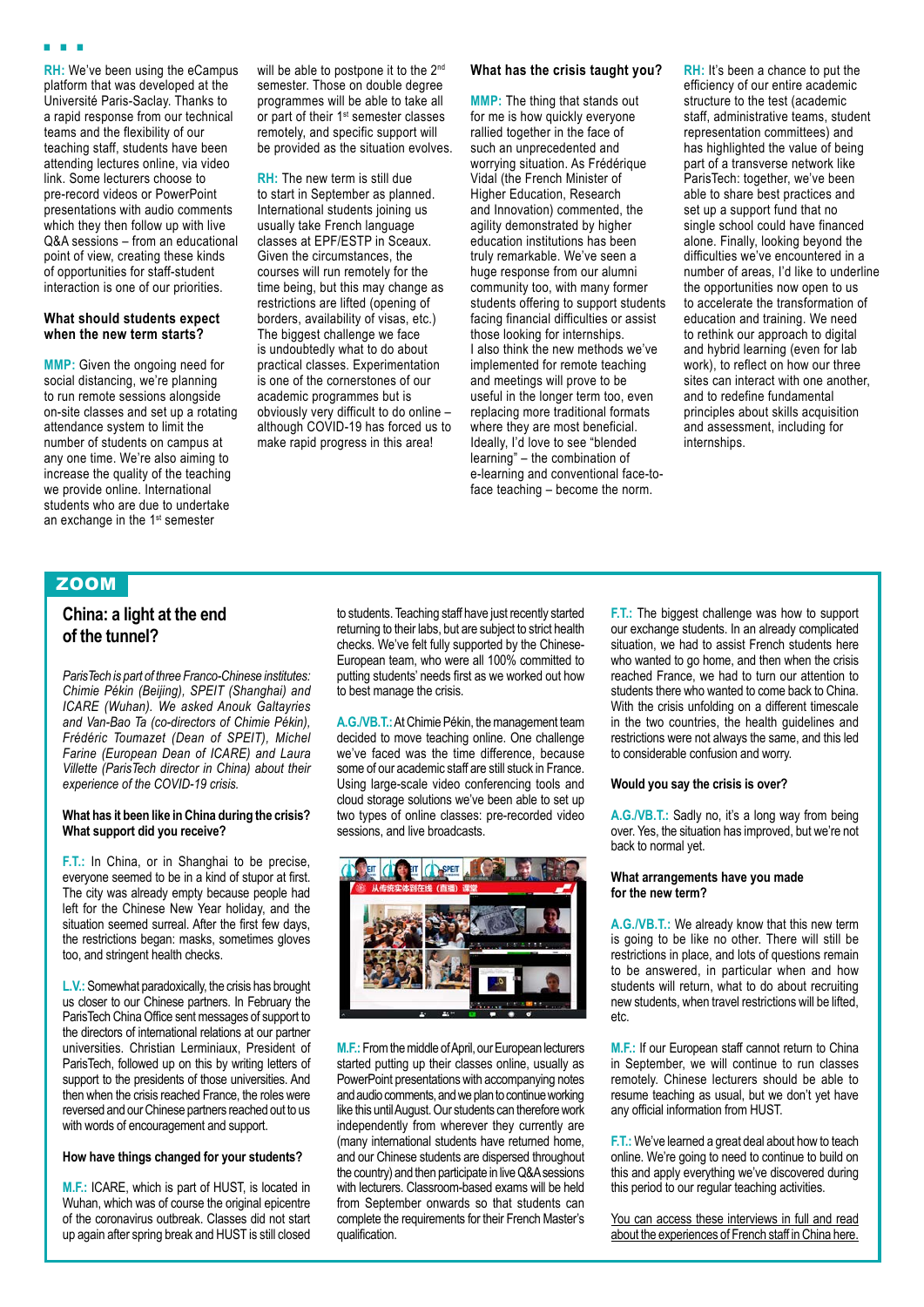# THE LATEST FROM PARISTECH

# **COMMUNICATION DIVERSITY**



ParisTech now has its very own YouTube [channel!](https://www.youtube.com/channel/UCcObbdJ0q6dZY6N8-s48h_Q) What makes a ParisTech engineer? Which schools are part of ParisTech? What do French students and international students think of ParisTech? What joint projects are the schools working on – ATHENS, RACINE, workshops on diversity/teaching, international recruitment...? In the videos, the schools' directors and teaching staff and students from all parts of the globe – France, China, Brazil, Colombia, Argentina, Russia – answer all these questions and more. It's a great way to keep up-to-date with the latest news from ParisTech on topics such as teaching and diversity and our international projects. Enjoy!

# **TEACHING**



RACINE, the ParisTech teaching innovation and support network, continues to grow, with the appointment of Yaelle Albo as **Project Manager for Teaching Practices**. Ms. Albo has extensive experience in support and innovation, and in line with the network's current focus on training staff and sharing innovative teaching methods, she will be responsible for optimising teaching practices and familiarising the schools' academic staff with cutting-edge teaching methods used at higher education institutions across France. Bienvenue!



On 6<sup>th</sup> March 2020, the Teaching Commission and the Diversity Commission held a workshop entitled "**Diversity across our campuses**". The event was attended by students, administrative staff and lecturers and researchers from the ParisTech schools and had two key goals: to ensure student well-being, and to prepare students to manage diversity when they enter the professional world. Participants engaged in a round-table discussion and then worked in small groups to come up with ideas for actions relevant to the four types of diversity identified (gender, international/cultural, disability, social). Each of the schools will be able to use these proposals to enrich and strengthen their diversity action plan. You can watch the presentation on the [ParisTech](https://www.youtube.com/watch?v=EsBoPFPxgFs&t=3s) [YouTube channel \(in French\).](https://www.youtube.com/watch?v=EsBoPFPxgFs&t=3s)

# **PARISTECH FOUNDATION**



The ParisTech schools have appealed for financial support from their alumni and economic partners as students struggle with the consequences of the COVID-19 health crisis. The [emergency fund](https://paristech.fr/en/actualites/call-solidarity-paristech-alumni) was **set up by ParisTech Development** after the schools were contacted by alumni eager to lend a hand. **Anybody can donate**, and the money collected will be used to assist students who are encountering difficulties in their studies as a result of the COVID-19 epidemic.

In support of the wave of generosity and solidarity, **the ParisTech Foundation in turn released ten thousand Euros to boost the fund**, which meant that grants could be distributed as soon as eligible students were identified.

# **INTERNATIONAL**



The five ParisTech schools involved in the "French-African Cooperation for Engineering in Africa" (FACEA) project, which is financed by the ADESFA programme of the French Ministry for Europe and Foreign Affairs, hosted a **[delegation from the University of Nairobi](http://The five ParisTech schools involved in the “French-African Cooperation for Engineering in Africa” (FACEA) project, which is financed by the ADESFA programme of the French Ministry for Europe and Foreign Affairs, hosted a delegation from the University of Nairobi. The group of delegates, headed up by Professor F. Mulaa, visited the ParisTech laboratories and met with researchers and teaching directors to learn how engineering courses are organised at ParisTech and what research is being carried out. The delegates found the tours of the technical facilities especially useful as a source of ideas for the “Engineering and Science Complex” project currently underway at the University of Nairobi.)**. The group of delegates, headed up by Professor F. Mulaa, visited the ParisTech laboratories and met with researchers and teaching directors to learn how engineering courses are organised at ParisTech and what research is being carried out. The delegates found the tours of the technical facilities especially useful as a source of ideas for the "Engineering and Science Complex" project currently underway at the University of Nairobi.

# INTERNATIONAL **ACTIONS**

# **Agreements**

Renewal of framework agreement with PUC Rio (Brazil)

Renewal of framework agreement with the Faculty of Exact and Natural Sciences of the University of Buenos Aires (Argentina)

Amendment to the framework agreement with the University of Los Andes (Colombia)

### **Trips**

| Trip to Beijing: C. Lerminiaux,<br>President of ParisTech | 14-17/01/2020 |
|-----------------------------------------------------------|---------------|
| Trin to room it dootaral otudanta                         |               |

Trip to recruit doctoral students (China) January 2020

*The planned trips to Argentina, Colombia, China, Russia and Brazil were cancelled due to COVID-19 but the promotional campaign is going ahead online.* 

*Watch the webinar* [here](https://www.youtube.com/watch?v=tJFG0zBLTJs&t=11s) *and follow us on* [LinkedIn](https://www.linkedin.com/company/paristech/) *and* [Twitter](https://twitter.com/ParisTech_News)*.*

| <b>Visiting delegations</b>                          |               |
|------------------------------------------------------|---------------|
| Delegation from the University<br>of Nairobi (Kenya) | 24-28/02/2020 |
|                                                      |               |